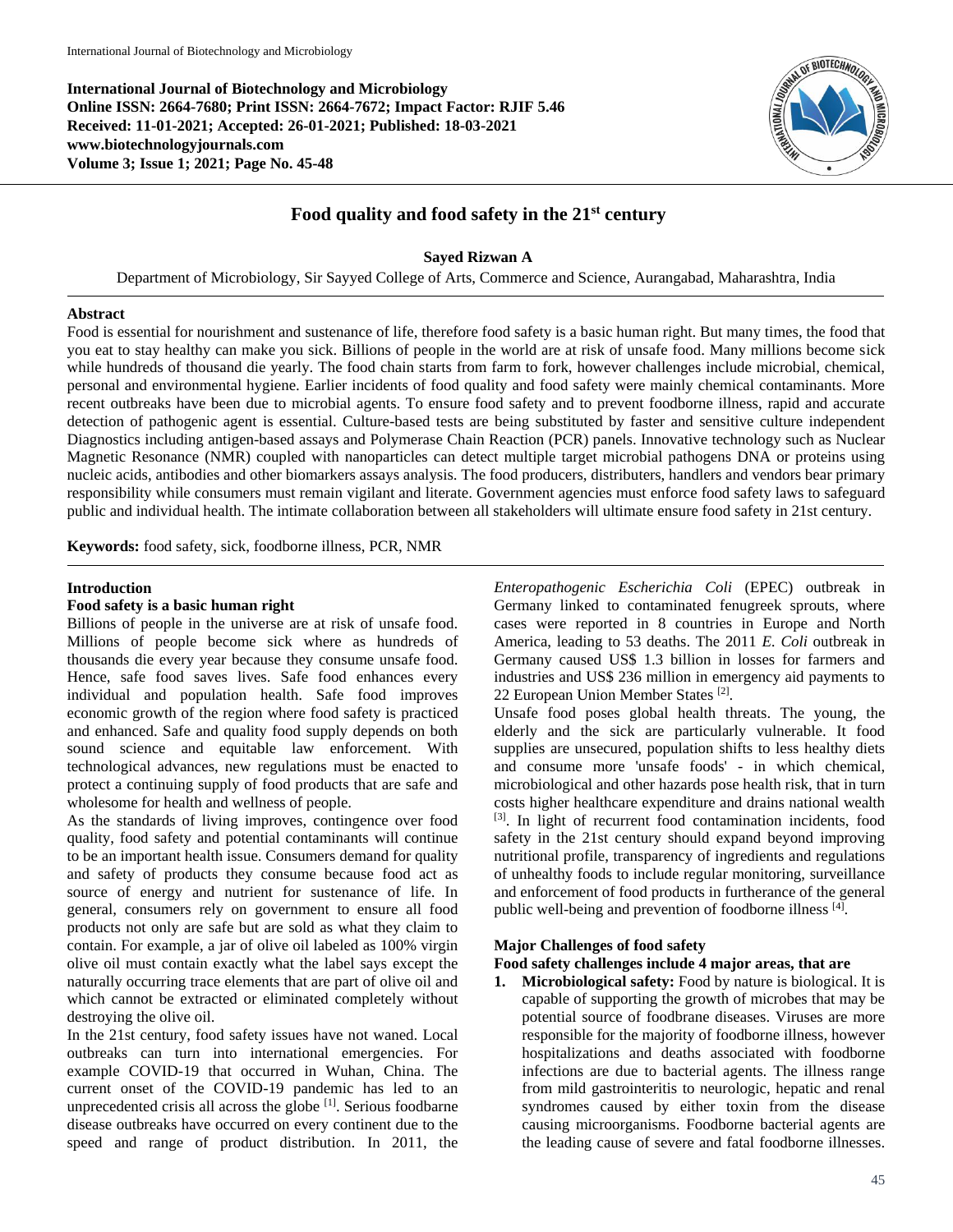Over 90% of food poisoning illness are caused by species of *Staphylococcus, Salmonella, Clostridium, Compylobacter, Listeria Vibrio, Bacillus* and *E.coli.* For instance, in the US and France, in the last decade of the 20th century, *Salmonella* was the most frequent cause of bacterial foodborne illness accounting for 5700 to 10,200 cases, followed by *Compylobacter* for 2600 to 3500 cases and *Listeria* for 304 cases [5].

- **2. Chemical Safety:** Nonfood grade chemical additives, such as colourants and preservatives and contaminants, such as pesticide residues, have been found in foods. Some food samples had higher levels of heavy metals such as lead, cadmium, arsenic, mercury and copper than average food samples, suggesting possible leaching from utensils and inadequate food hygiene.
- **3. Personal hygiene:** Poor personal hygiene and sanitation practices of food handlers and preparers pose considerable risk to personal and public health. Simple and routine activities such as thorough hand washing with sanitizer and adequate washing facilities can prevent many foodborne illnesses.
- **4. Environmental hygiene:** Inadequate recycling and waste disposal equipment and facilities lead to the accumulation of spoiled and contaminated food. This lead to an increased pest and insect population that can result in risk of food contamination and spoilage. Poor sanitary conditions in the area where foods are processed and prepared contribute to poor food storage and transport as well as selling of unhygienic food.

## **Major food borne illness**

Unsafe food that commonly contain *Clostridium Perfringens, Salmonella,* noravirus, cignatoxin etc. hazards include uncooked foods of animal origin, fruits and vegetables contaminated with feces, raw shellfish and industrial pollution [6]. In the comprehensive estimation, the 2015 WHO report not only provides numbers of foodborne illnesses in terms of incidence but also number of deaths and Disability Adjusted Life Years (DALYS) as a major of burden due to foodborne related morbidity and mortality. The DALYs data are based on the metrics established by WHO and are consistent with the global burden of disease project [7]. These foodborne hazards caused an enormous human burden of 33 Millions DALYs with 40% among children younger than 5 year old. With substantial global burden of foodborne diseases and deaths, the impact is most significant among young children living in low income regions where food hygiene and water sanitation are below optimal standards. It should be noted that anti microtrial overuse and misuse in the veterinary and human medicine has been linked to the emergence and spread of resistant bacteria, rendering the treatment of infections diseases ineffective in animals and humans [8].

From a global perspective, most foodborne pathogens and toxins, along with morbidity, mortality and health burden are

depicted in Table 1. A brief detail of their illness is given below:

- **1. Bacteria:** *Salmanella, Compilobacter* and *Enterohemorrhagic Escherichia coli* (EHEC) are among the most common foodborne pathogens. Symptoms include fever, headache, nausea, vomiting, abdominal pain and diarrhoea. Sources of salmonellosis include egg, poultry and other products of animal origin. Foodborne *Compylobacter* is caused by raw milk, raw or uncooked poultry and drinking water. EHEC are associated with unpasteurized milk, undercooked meat and fresh fruits and vegetables. *Listeria* infection increases the risk of spontaneous abortions and stillbirths. *Listeria* is found in unpasteurized dairy products and various ready-to-eat foods and can grow at refrigeration temperatures. *Vibrio Cholerae* infects people through contaminated water or food. Symptoms include abdominal pain, vomiting and profuse diarrhoea, which may lead to severe dehydration and possibly death. Rice, vegetables, millet gruel and various types of seafood have been implicated in Cholera.
- **2. Viruses:** Norovirns infections are characterized by nausea, explosive vomiting, watery diarrhoea and abdominal pain. Food handlers infected with Hepatitis A virus are common source of contamination and spreads typically through raw or uncooked seafood or contaminated raw produce.
- **3. Parasites:** Some parasites such as fish-borne trematodes, are only transmitted through food. Other parasites such as Ascaris, *Cryptospuridium, Entamoeba histolytica* or *Giardia,* enter the food chain via water or soil and can contaminate fresh produce.
- **4. Worms:** Cestodes, nematodes, trematodes, and helminths are worms most prevalent in regions where food preparation and storage, personal hygiene, water sanitation and environmental health are not routinely practiced. Even though worm related foodborne illness are not as fatal as virus and bacteria.
- 5. **Chemical:** Chemical residues used to eradicate or control pests and worms can be an independent risk of foodborne hazards. Mycotoxins, marine toxins, cyanogenic glycosides and poisonous mushrooms are all natural toxins. Staple foods like corn or cereals can contain high levels of mycotoxins (aflatoxin and ochratoxin). Dioxins and polychlorinated biphenyls (PCBs) are byproducts of industrial processes and waste incineration. They are found in the environment and accumulate in animal food chains. Dioxins are highly toxic and can cause reproductive and developmental problems, damage the immune system, interfere with hormones and cause cancer.

Heavy metals i.e. lead, cadmium and mercury can cause neurological problem and kidney damage. Contamination by heavy metals in food occurs mainly through environmental pollution of air, water and soil.

**Table 1:** Foodborne pathogens and their Medical impacts

| Foodborne | Common infectious or toxic agent                            | Incidence of foodborne | Death due to      | Total        |
|-----------|-------------------------------------------------------------|------------------------|-------------------|--------------|
| Hazards   |                                                             | illness                | foodborne illness | <b>DALYs</b> |
| Bacteria  | Vibrio, E.Coli Shigella, Listeria, Brucella,<br>Salmonella. | 359.747.420            | 272.554           | 20.188.792   |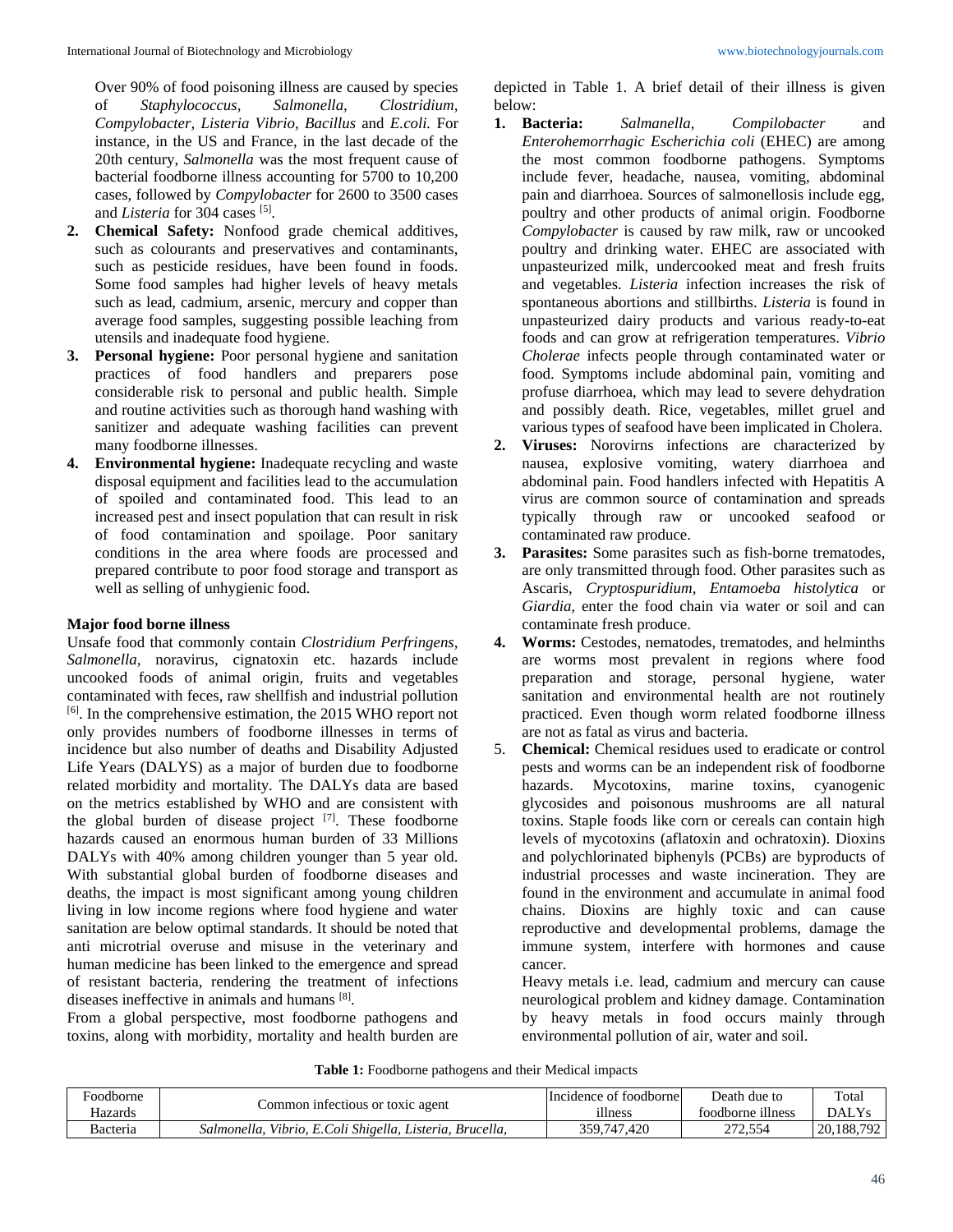|           | Compylobacter                                                                                   |             |         |            |
|-----------|-------------------------------------------------------------------------------------------------|-------------|---------|------------|
| Virus     | Norovirus, Hepatitis A                                                                          | 138,513,782 | 120,814 | 3,849,845  |
| Protozoa  | Entamoeba, Giardia, Crypococcus, Toxoplasma                                                     | 77,462,734  | 6242    | 1,311,435  |
| Worms     | Cestodes (tapeworms), Nematodes (round worms), Trematodes<br>(Flatworms); Helminths (parasites) | 26,063,664  | 90.261  | 11,599,735 |
| Chemicals | Aflatoxins, Cyanogenics, Dioxins, Heavy metals                                                  | 217.632     | 19.712  | 908,356    |

**Source:** [7]

## **Diagnostic advances to ensure food safety**

Due to the globalization of the world's food trade, food has become a major pathway for human exposure to pathogenic microorganisms responsible for foodbrone illness entering at many points along the value chain [9]. Therefore, tracking and detecting microorganisms especially pathogenic bacteria in food back to their resources pose challenges to producer, processor, distributor and consumer of food.

Rapid and accurate detection of pathogen is essential for public health bio-surveillance to prevent foodbrane infection and ensure the safety and quality of foods. Relation methods of microbials have improved over time [10, 12]. Generally speaking, culture-based tests are being substituted by faster and more sensitive culture-independent diagnostic tests such as antigen based assays and PCR panels [13].

Non-culture based applications are gaining importance mainly because of their relatively quick results when compared with culture based technologies. Microbial pathogens and contaminants can be detected at relatively low cost in the field because of assay and instrument simplicity. This will ensure higher sampling efficiency of analyte of interest as a result of higher sample measurement volume, detects with near 100% specificity and accuracy as a result of orthogonal measurement [14] of bio-markets with flexibility in sample type such as soil, faces, animal tissue, fruits, water and blood.

### **NMR-nanotechnology**

Nuclear Magnetic Resonance (NMR) nanotechnology platform detects multiple target microbials hybridizing to pathogen's DNA or protein in same the device chamber that runs assays using nucleic acid, antibodies and other biomarkers [15]. Orthogonal confirmatory tests can be achieved via multiple biomarkers of single microbial in same detection device. This raises specificity and accuracy thus serving as both screening and confirming tool at the same time. This instrument increases the sensitivity and specificity of detecting target microganisms.

### **PCR based**

Polymerase Chain Reaction (PCR) based assay enzyme linked immuno-sorbent assay (ELISA) and instruments rely on extensive enrichment (up to 24 h) to produce enough cells for detection. Following enrichment, the assay requires DNA amplification and detection may take several hours to days. Another commonly utilized technology is based on either standard or real time PCR (qPCR) depending on the instrument and takes up to 3.5 hrs for detection thus unable to perform multiple bio-markers detection.

### **Government's role to regulate and enforce food safety**

New laws and regulations, periodically, must be enacted to further protect a continuing supply of food products that are safe and wholesome for the health and wellness of people.

In most countries, the overarching goal of having food and drug administration (FDA) or similar agency is to take responsibility for compliance of food safety law to ensure a three-fold aim in protecting public health and safety:

- a. Inform citizens of nutrition and components of important food products;
- b. Enforce existing laws and regulations on food industry to ensure supply of safe food products; and
- c. Investigate and eliminate potential toxic contaminants and prosecute economic fraud via regular monitoring and surveillance on chain of food supply.

### **The future food safety**

The safe food provides basic human necessity. It supports and help in national economy, trade and tourism. Further contributes to nutrition, security and underpins sustainable development. Globalization has immense triggered growing consumer demand for a wider variety of foods, resulting in an increasingly complex and longer global food chain. As the world's population constantly growing, the intensification and industrialization of agriculture and animal production to meet increasing demand for food creates both opportunities and challenges for food safety. Consumers should remain vigilant and literate on food safety issues. FDA and EPA, government agencies, are the legal enforcers to protect public health and safety. They must enforce the law equitably and with firmness. A close collaboration between all the stakeholders should be the goal in achieving a meaningful food safety for every person in global perspective [16].

In summary, food safety, quality and nutrition are closely connected. Unsafe food creates a vicious cycle of disease and malnutrition affecting infants, young children, elderly and the sick. Because food supply chains cross multiple national and regional borders, collaboration between governments, producers, suppliers, distributers and consumers will ultimately ensure food safety in the 21st century.

### **References**

- 1. Eshani BB. Importance of food in building immunity, Indian food industry Mag. 2020; 2(2):33-45.
- 2. Yeni F, Yavas S, Alpas H, Soyer Y. Most common foodborne pathogens and mycotoxins on fresh produce: a review of recent outbreaks, Crit Rev Food Sci. Nutr. 2015; 56:1532-44.
- 3. CDC. Questions about the 2011 *E. Coli* outbreak in Germany, 2011. http://www.cdc.gov/ecoli/general/germany.html.
- 4. Silver L. Bassett M. Food safety for the 21st century, JAMA. 2008; 300:957-9.
- 5. Fred Fung, Wang H, Suresh Menon. Food Safety in the 21st century, Biomedical Jour. 2018; 41:88-95.